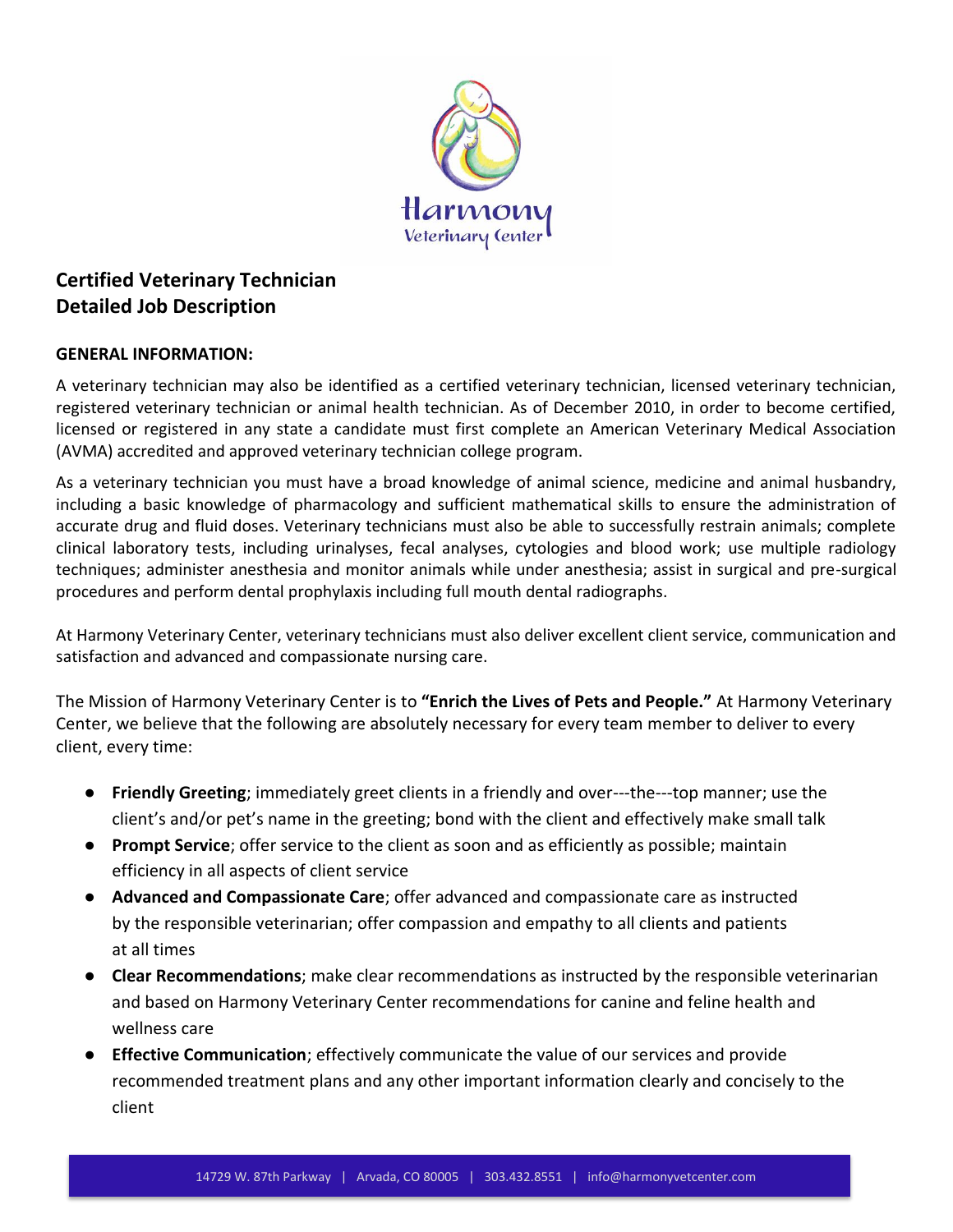

- **Seamless Checkout**; all charges are to be immediately and thoroughly entered into the patient's medical record; all clients should be escorted to the reception area for the next available receptionist to check out;
- **Follow---Up Care**; every client should receive a follow---up call after their appointment; examples of follow up calls include post vaccination, labwork results, post anesthesia and any medical concerns
- **Professionalism**; Every team member contributes to the professional reputation of the practice and is expected to exhibit core competencies and qualities expected of a professional.
- **Servant Leadership**; a servant-leader focuses primarily on the growth and well-being of people and the communities to which they belong. Servant leadership seeks to involve others in decision making, is strongly based in ethical and caring behavior, that enhances the growth of the human animal bond while improving the caring and quality of life for the pet, the client and the practice.
- **Adherence to the Vision and Values** of Harmony Veterinary Center to Enrich the Lives of Pets and People

### **DUTIES, RESPONSIBILITIES AND SKILLS:**

### **General Knowledge:**

- Know and understand the range of services our practice provides and be familiar with the species we treat, including breeds and coat colors
- Follow OSHA standards and be able to find the *Material Safety Data Sheets (MSDS) Books* and *Harmony Veterinary Center's OSHA Book* quickly
- Know and use proper medical terminology and abbreviations when speaking and writing
- Competently speak and write the English language

# **General Tasks:**

- Always arrive 10 minutes before scheduled time to work so that you will be in position and prepared to work at the start of each scheduled shift and maintain accurate personal time cards; clock out for any breaks, and take scheduled lunches
- Be willing and available to stay late or through breaks, when needed, to assist with emergency or critical-care patients so that we can provide the best care possible for all of our patients
- Enter the practice through the front door, so that you see what clients see; pick up trash or feces from the parking lot, sidewalks, or entryway, as needed
- Maintain a professional appearance while at work, including matching, clean and non-wrinkled uniforms
- Change clothes during shifts as necessary to look professional and avoid carrying odors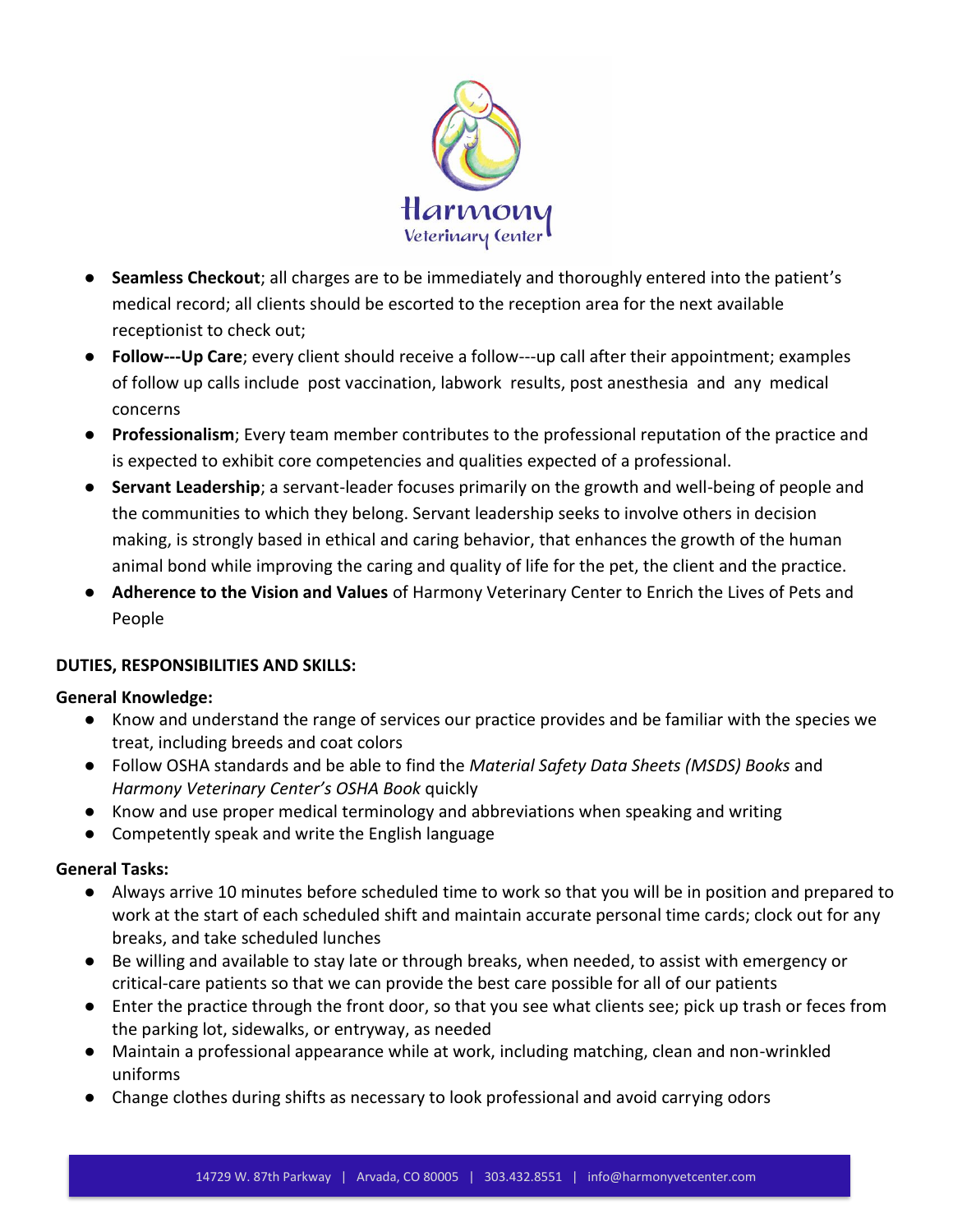

- Promote a positive attitude among staff; smile and maintain an even, friendly demeanor while on the job and handle stress and pressure with poise and tact
- Perform job tasks efficiently and effectively without rushing; be detail oriented and exact
- Show respect for clients, team members, and animals (alive or deceased) at all times
- Have the physical strength and ability to stand for an entire shift when needed; be able to lift pets and objects weighing up to 40 pounds without assistance and ask for assistance in lifting patients weighing more than 40 pounds
- Maintain a list of tasks and engage in productive work, such a cleaning and organizing or completing a task in your area of responsibility during slow periods
- Assist other employees as needed; avoid waiting for coworkers to ask for assistance
- Participate in your performance appraisal, and, as requested, in those of others
- Participate in all staff meetings and training meetings
- Keep up with new developments in the field by reading journals and attending continuing education; attend off-site CE as required by the practice manager or as required to maintain your personal veterinary technician certification, license or registration
- Maintain constant vigilance regarding open doorways that could allow pets to escape from the facility and always use hospital slip leads when escorting pets - never rely on client's leash
- Maintain strict confidentiality regarding clients and patients for whom the practice provides veterinary services and always record client services, communications and conversations
- Be prepared to handle any pet or facility emergency that may arise, including dog or cat fights, choking or strangulating animals, and facility fire or weather-related emergencies; be prepared to follow the OSHA emergency action and/or contingency plans
- Follow established facility closing procedures to ensure the security of patients, staff, data, revenue, inventory, and the building

### **Front-Office Tasks:**

- Know phone functions, including hold, intercom, transfer, forward, and three-way calling
- Answer the phone by the third ring when receptionists are preoccupied or unavailable
- Use patients' names during phone conversations with clients about their pets; know each patient's sex so the pet can be called "he" or "she"
- Possess sufficient knowledge of animal husbandry and basic medicine to answer routine questions or refer calls to appropriate colleagues
- Anticipate who is coming in the building so we can address our clients properly; utilize an over-the-top greeting; point out something nice about the client or pet; bond with the clients and their pets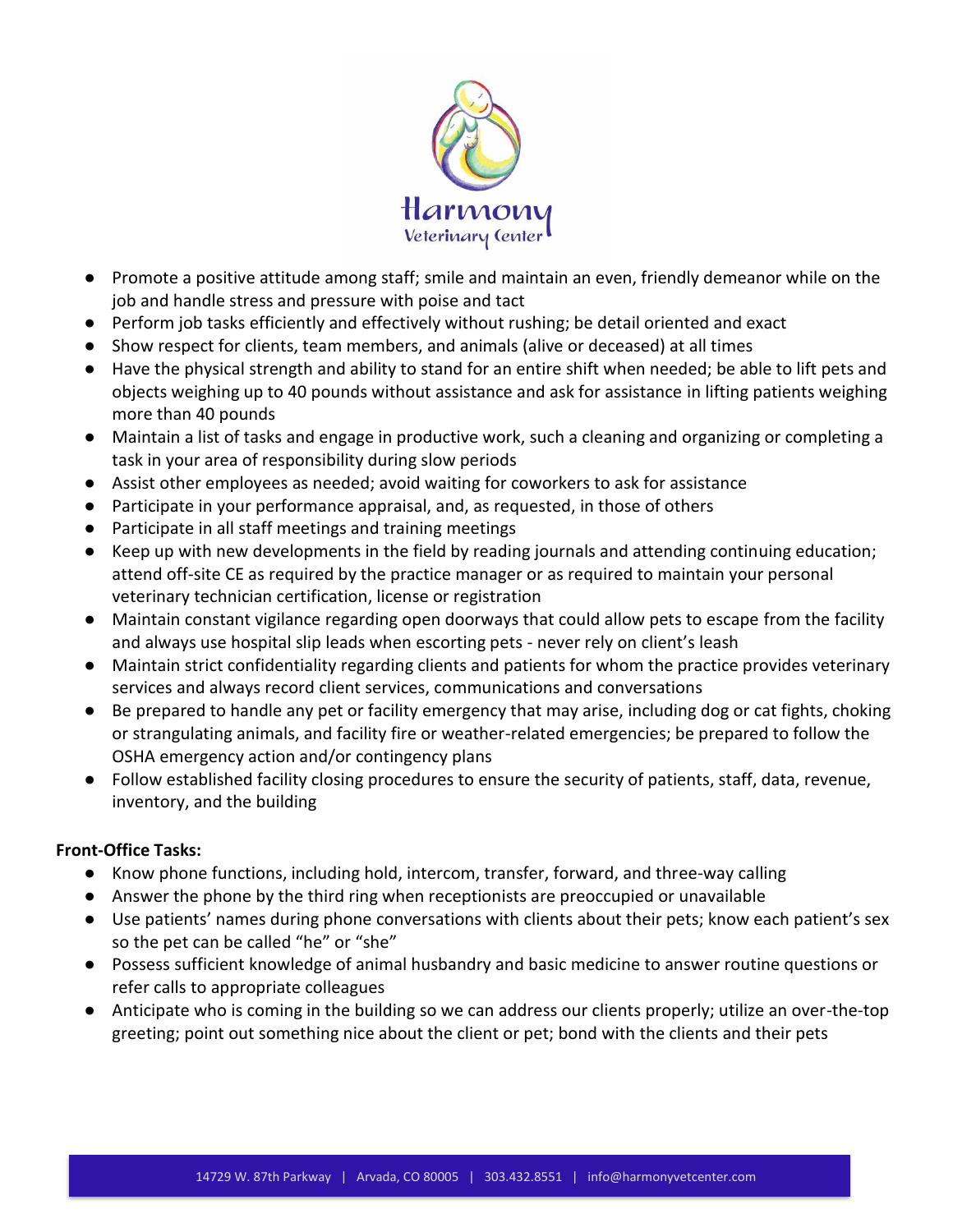

### *Client-Interaction Tasks:*

### **Patient-Admittance Tasks:**

- Cordially greet incoming clients and their pets, addressing each by name, and check them in when receptionists are preoccupied or unavailable
- Admit patients to the hospital; provide counseling and compassion for clients; answer their questions unless it is clear that the attending doctor should do so, and ensure that all admittance paperwork, such as the treatment plans and anesthesia consent, if applicable, are properly completed; all hospitalized patients should receive a TLC letter with the responsible veterinarian and veterinary technician indicated
- Complete and discuss treatment plans for clients as directed by doctors or the manager
- Provide clients with handouts and brochures regarding relevant medical conditions, procedures, surgeries, diagnostics, medications, diets, vaccinations, microchips, health insurance, wellness plans, dental care and behavior/obedience training
- Assist clients with unruly or unrestrained pets; assist them out to their vehicle, as needed
- Transfer incoming patients to appropriate ward and ensure their comfort; identify patients with cage cards and/or neck bands; ensure the presence of appropriate paperwork; remove collars or leashes and send home with owner; do not except personal effects, if possible; if any personal effects are accepted make sure that they are properly labeled; indicate their presence on the IOR (Ingredients for Optimal Recovery)
- All patients should have their collars and leashes removed before being placed in their kennel

### **Pet-Identification Tasks:**

- Scan every patient and strays for microchips; record microchip numbers in the patient's records
- Communicate with clients about microchips as a pet-identification system along with collar tags
- Assist clients in registering pet-identification information in the practice's computer system and in the appropriate national database

#### **Procedural Tasks:**

- As patients are admitted, build a surgery, procedure, and/or treatment plan with the approval and participation of the attending doctors and other veterinary technicians
- Develop each day's hospital census and/or client-update forms, starting with in-hospital patients, and assist with development of these forms as patients are admitted for day-procedures, surgeries, or hospitalization to ensure that all team members are aware of who is in the hospital

### **Patient-Discharge Tasks:**

● Coordinate patient transfers with front-desk, other technicians, assistants, veterinarians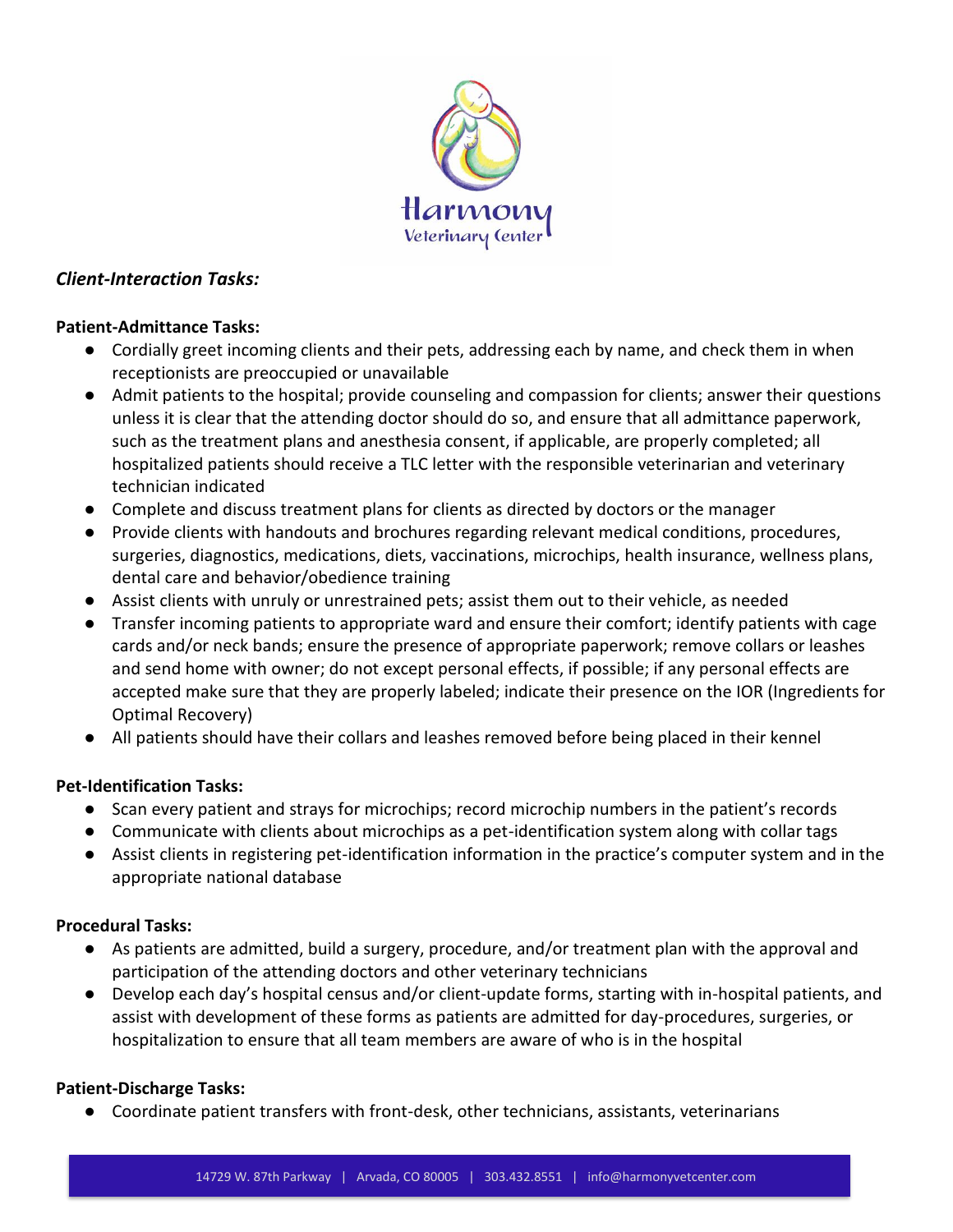

- Prepare and dispense prescription medications as directed by the doctor; ensure that each prescription label contains the following information: doctor's name; practice's name, address, and phone number including area code; date; patient's and client's name; medication name, strength and volume or number; administration instructions including route of administration and product's expiration date; discuss administration or application and potential side effects with owners as directed by doctors
- All prescription medications should be initialed in the top right hand corner by the veterinary technician who filled it and initialed in the bottom right hand corner by the responsible veterinarian or lead technician; prescriptions should be checked for label instructions, proper medication and quantity
- All charges are to be immediately and thoroughly entered into the patient's medical record; activate computer reminders and change reminders to the first of the month that they are due in; accurately and thoroughly enter computer notes, treatments and diagnostics; accurately record microchip numbers
- Discharge patients in a room or in the reception area, if quiet; the patient should not be present until the discharge is complete; instruct clients on the care of patients at home, diet changes, the timing of recheck appointments, and warnings of adverse effects of surgeries or medications; ease clients worries
- All clients should be escorted to the reception area for the next available receptionist to check out; set up recheck appointments before the client leaves or communicate with the receptionists; be able to accurately receive and record client payments and schedule appointments

# **Dead-on-Arrival, Died-during-Hospitalization or Euthanized Patient Tasks:**

- Assist grieving clients and comfort them and be able to handle angry grieving clients with a calm and reassuring manner; be familiar with the grieving process; always be sensitive to background chatter or conversations that could exacerbate the anxieties and grief clients experience
- Verify and/or witness clients' statements regarding procedures (such as mass cremation or individual cremation), present appropriate paperwork to be signed and scanned
- Have receptionist check the client out in the examination room, before the patient is euthanized, to ensure that the client can leave at their own pace after the euthanasia is performed
- Properly complete paperwork for the cremation services including individual vs. mass cremation and hospital euthanasia log; properly bag deceased patients label with date, hospital name, patient's name, owner's last name, patient's description and mass or individual cremation;
- Provide clients with memorials of their dead-on-arrival, died-during-hospitalization, or euthanized pets such as, locks of hair or paw prints for individual cremations; offer return of ashes, return collars, leashes, and other accessories, notify reception if memorial rock is to be ordered.

### **Medical-Record Management Tasks:**

● Understand the medical-record filing system and accurately scan all paper medical records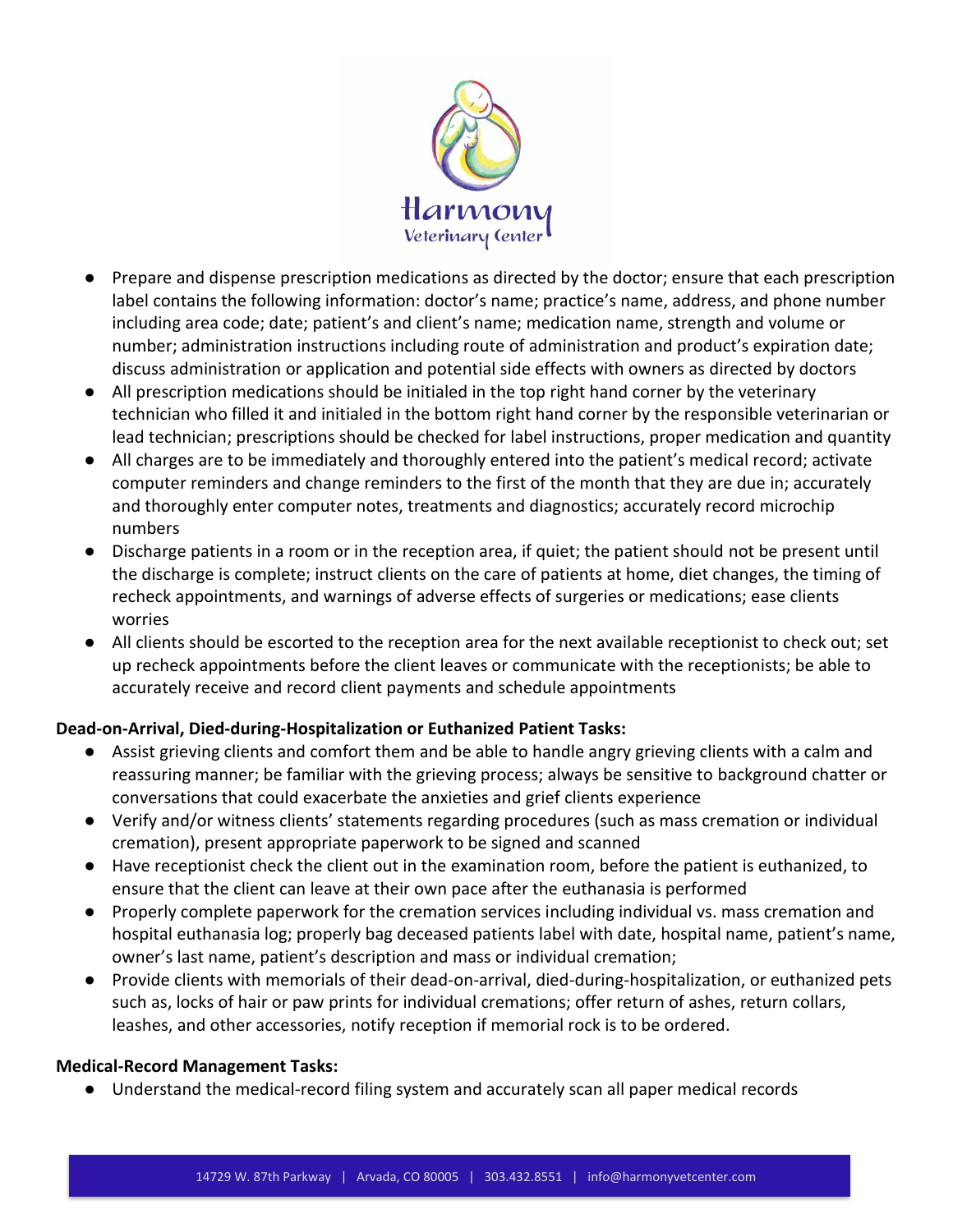

- Record all notes in the patients' computer records and on paper records; record and initial all client services, communications and conversations, whether in-person or on the phone, especially when concerning a medical condition; if a patient is not 100% at the time of a client communication, the client should be contacted again to ensure the patient is on the mend and that they have no concerns
- Verify and/or witness clients' statements regarding any procedures, present appropriate paperwork to be signed and scanned into the computer medical record
- Check patient and client files for completeness of notes, charges, follow-ups, and reminders; make entries as needed; the medical record is a legal document and should be treated as such

### **Exam Room Tasks:**

- Possess sufficient strength and assertiveness to effectively restrain patients and ensure the safety of clients, veterinarians and other team members, as well as the safety of the pet; recognize aggressive patient and use muzzles and other protective equipment, as needed
- Complete cursory overall exam of patient; take vitals, including temperature, heart rate, respiratory rate, capillary refill time; pain score, dental score and body condition score; scan for microchip; take picture of patient for computer medical record; record findings in the patient's medical record
- Obtain and record patient medical histories from clients and previous animal hospitals; enter appropriate vaccination history in the patient's computer medical record
- Give DVM patient history and assist in restraint in exam room; while in exam room, pay attention to conversation, when released by DVM use information to build treatment plan for patient and prepare medications, diagnostics and treatments
- Answer questions and educate clients in conversation and with handouts regarding relevant medical conditions, procedures, surgeries, diagnostics, medications, diets, vaccinations, microchips, health insurance, wellness plans, dental care and behavior/obedience training
- Draw up vaccines and/or injections for administration; vaccinate or give injections, when requested by DVM; follow manufacturers' directions as well as AAFP guidelines for placement of injectable vaccines at appropriate sites
- Dispose of used needles and syringes and other sharp objects as set forth by the practice's policy and OSHA standards
- Use the tech sheet located in the chart, keep a small notebook in your pocket to record accurate instructions, particularly regarding the preparation and administering medications to be dispensed or treatments performed
- Inform the practice manager or doctors immediately of all bite/scratch wounds or any other injuries you suffer so that reports can be made and you can be referred for timely medical care by a physician, if necessary; clean all wounds quickly and thoroughly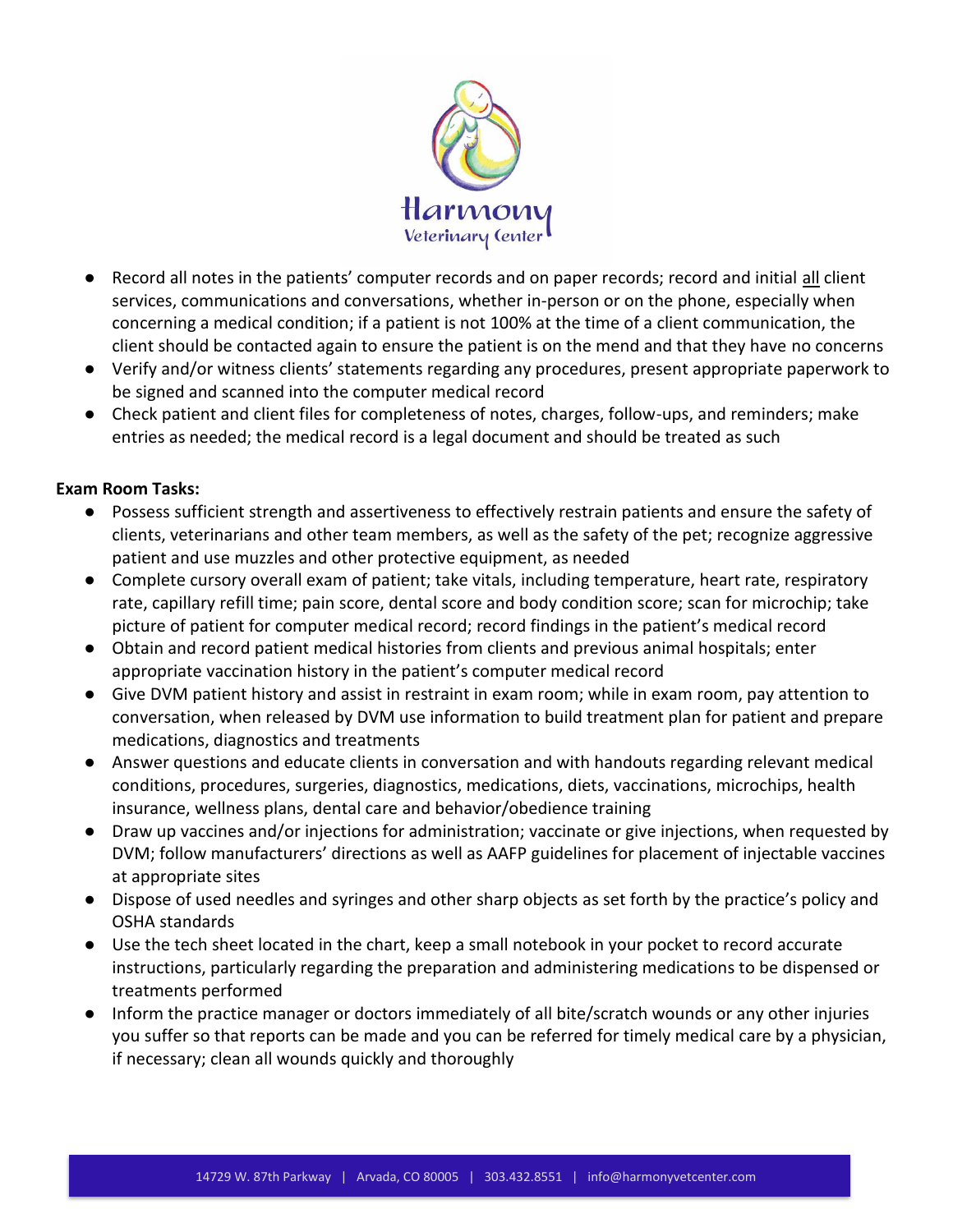

- If a client is bitten or scratched by their pet, inform the practice manager or responsible veterinarian and advise the client to clean all wounds quickly and thoroughly; provide a self aid kit for the client to use
- Clean and straighten exam rooms after every patient visit to prepare for incoming patients-use disinfectant on exam tables, remove sources of offensive odors, empty trash if needed; check floors, walls, doors, and counters, and sweep or clean them as needed

### **Nursing Care Tasks:**

Basic and Environmental Tasks:

- Prioritize tasks to maximize clients' satisfaction and patients' health
- If possible do not accept personal effects for hospitalized patients; if you do, keep track of these items and mark that they are in-clinic on the IOR (Ingredients for Optimal Recovery)
- Maximize patients' comfort with a gentle and reassuring manner; understand that actions that would constitute animal cruelty under state and/or local laws and the practice's policy will be grounds for immediate reprimand and/or termination
- Monitor patients' behaviors and note potentially aggressive behaviors; use caution when handling aggressive or potentially aggressive pets- request assistance when needed
- Complete and update IOR (Ingredients for Optimal Recovery) and computer notes three to four times daily- mark off treatments performed and medications given; use warning ink tamp (red paw print) to indicate aggressive behavior on cage cards, IORs, physical records (charts) and an alert on computer records as appropriate
- Accurately assess patient's temperature, heart rate, and respiratory rate and weigh patient as required by the hospitalization level or as instructed by the responsible veterinarian, record results on the IOR and in the patient's computer medical record
- Patients are to have a daily in hospital progress exam by the responsible doctor during their hospitalized stay here, alert doctors to notable pathology identified during patients' exams, such as vomiting, diarrhea, urine output, appetite, coughing, sneezing, limping, mobility concerns, etc.
- Identify a patient's level of pain and possible causes of pain, and understand the medications and methods used to control pain; use Harmony Veterinary Center's Pain Score
- Monitor changes in patients' conditions and alert doctors to significant changes
- Monitor patients for vomit, blood, urine, and feces in the cage, and clean patients and cages as needed; note this on the IOR (Ingredients for Optimal Recovery) and in the computer
- Provide patients with clean, soft bedding twice daily when performing treatments and clean cages as needed when soiled; changes litter boxes as needed, at least twice daily
- Wash, dry, and store bedding and towels in the treatment area as needed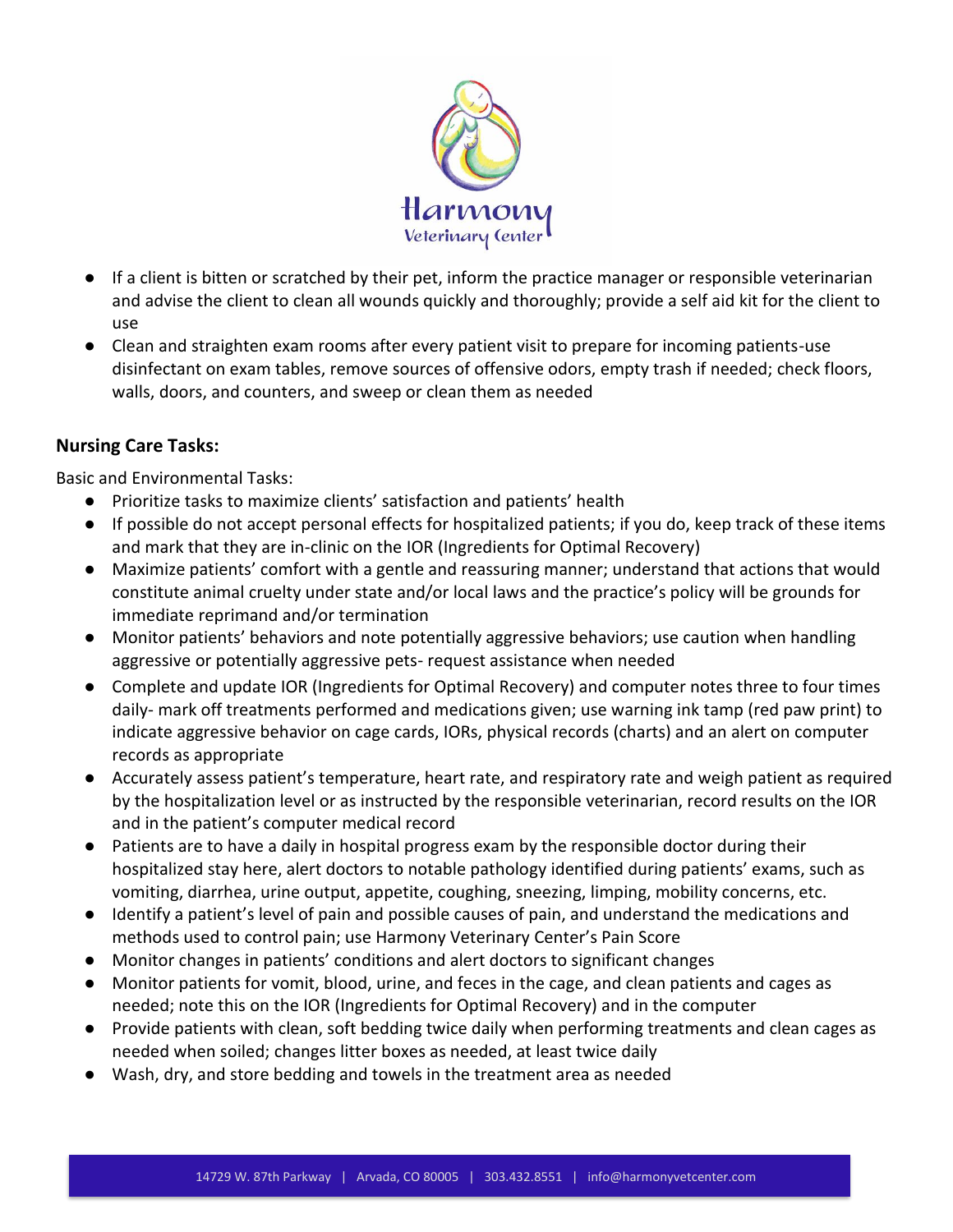

- Walk dogs on a double leash in the exercise area; ensure that they are restrained and under your control at all times; never walk more than one at a time; never use the client's leash, always use a slip lead
- Prior to discharge, remove patients' catheters; clean, groom and/or bathe patients, as needed; use bandana for surgery and hospitalized patients as an indication that they are RTG (catheter removed, etc)
- Every hospitalized patient should have a technician and doctor assigned on their case at all times, if you are to leave before closing or not be in the building at opening- transfer to another technician who will be- take the time at the end of your shift to round with your transferring technician regarding the patient's medical case; mark the changes on the IOR and inform the doctor
- Follow isolation procedures; prevent contact between contagious animals and other patients; using the designated products and dilutions for disinfectants, properly disinfect your shoes, hands, and clothing before leaving isolation areas
- Walk isolation patients only when necessary and clean up after them immediately
- Before leaving for the end of the day, always ask the doctor you are working with or other team members if the is anything else that they need for the day

### **Patient Treatment Tasks:**

- Understand the mechanics and application of standards of asepsis
- Properly calculate medication dosages and the amount of liquids or tablets to be administered to patients; properly calculate injection dosages and fluid rates, as needed
- Administer (IV) intravenous, (IM) intramuscular, (SQ) subcutaneous and oral (PO) medications
- Understand the different types of fluids and additives used in our practice; properly calculate percent solutions for intravenous or subcutaneous fluids
- Provide (SQ) subcutaneous fluid therapy to patients- maintain aseptic conditions, including a new needle before use
- Provide IV (intravenous) fluid therapy- maintain aseptic conditions; monitor, adjust, and maintain (IV) intravenous infusion pumps; maintain (IV) intravenous catheters so fluids flow freely- flush and clean, as needed; ensure that all patients have enough fluids and that the fluid pump is set to continue to receive the appropriate treatment overnight until the next morning treatments
- Monitor and maintain urinary-collection bags; record urine production or lack thereof on IOR and in computer medical record
- Apply wound dressings and treatments; maintain a clean site; understand the applications for wet, dry, and wet-to-dry dressings
- Apply bandages in a manner that ensures that the bandage protects and/or limits mobility and remains properly applied; make sure that bandages are never placed right at the joint- they should always go above the closest joint from the wound; ensure that bandages are not too tight nor too loose; cover and maintain bandages as needed to preserve function and cleanliness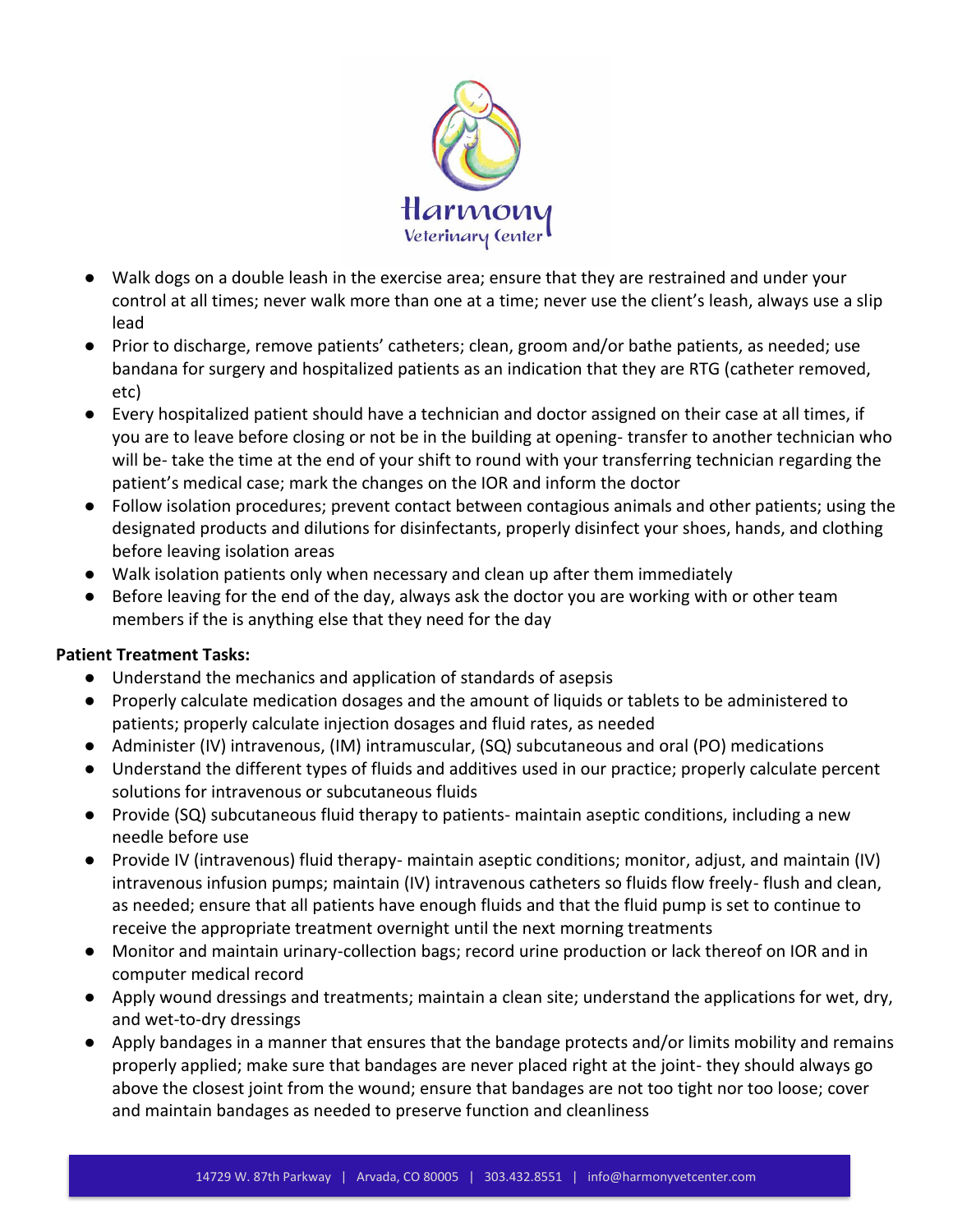

- Clip hair in a manner that minimizes clipper burn- maintain, clean, and lubricate clipper blades on a regular basis to keep them functioning correctly; immediately clean clippers after use
- Provide medical grooming, including medicated baths, dips, and matt removal
- Identify external parasites; deflea and/or detick patients with flea combs, tick-removal instruments, sprays, spot-on topicals, baths, dips, and/or appropriate medications
- Use rolled cotton swabs and cotton to clean ears and remove debris; perform ear treatments without causing trauma, and teach clients to clean and treat ears, as needed
- Express anal glands completely; recognize inflamed, impacted, infected and/or ruptured anal glands and inform a veterinarian if any problems are noted
- Trim nails to the quick without causing bleeding, if possible; understand how to stop bleeding by using styptic pencils, powder or other means; perform after the exam for high stress or aggressive patients
- Provide physical therapy and hydrotherapy to patients as instructed
- Set up for and administer routine enemas with doctor assistance and supervision
- Perform incision rechecks and suture removals no earlier than 10-14 days after the procedure; perform drain flushing and hot packing; perform drain removals 3-5 days after original placement; only remove drains or sutures, if the patient incisions look healed, ask veterinarian or lead technician, if unsure

# **Technical Tasks:**

# **General Technical Tasks:**

- Restrain pets in a manner that allows necessary work to be performed, minimizes patient stress, and ensures their safety and that of other people; safely and effectively apply and use restraint devices, including muzzles, towels, gloves, and cat bags
- Perform venipuncture using patients' cephalic, saphenous and jugular veins in a manner that minimizes trauma to patients and injury to veins and allows you to successfully obtain non-hemolyzed blood samples; if unable to obtain an adequate sample after two tries, ask assistance of a veterinarian or senior technician; for hospitalized, sick or surgery patients try to use the jugular vein to maintain the cephalic, if needed for IV catheter placement
- Aseptically and atraumatically place cephalic and saphenous intravenous catheters
- Type-match blood samples, if requested; prepare blood transfusions at room temperature; perform blood transfusions: set up filters for whole-blood administration, oversee administration of blood and blood products, and monitor patients for transfusion reactions with veterinarian assistance
- Collect urine and fecal samples; use fecal loops or gloves for stool collection, as needed; when required, prepare for urinary catheterizations on male dogs or perform cystocentesis on both dogs and cats
- Set up and record diagnostic multi-lead ECG or EKG tracings to CardioPet
- Properly implant microchips, test their functionality before and after implantation and record chip number correctly; ensure that clients fill out microchip paperwork properly and completely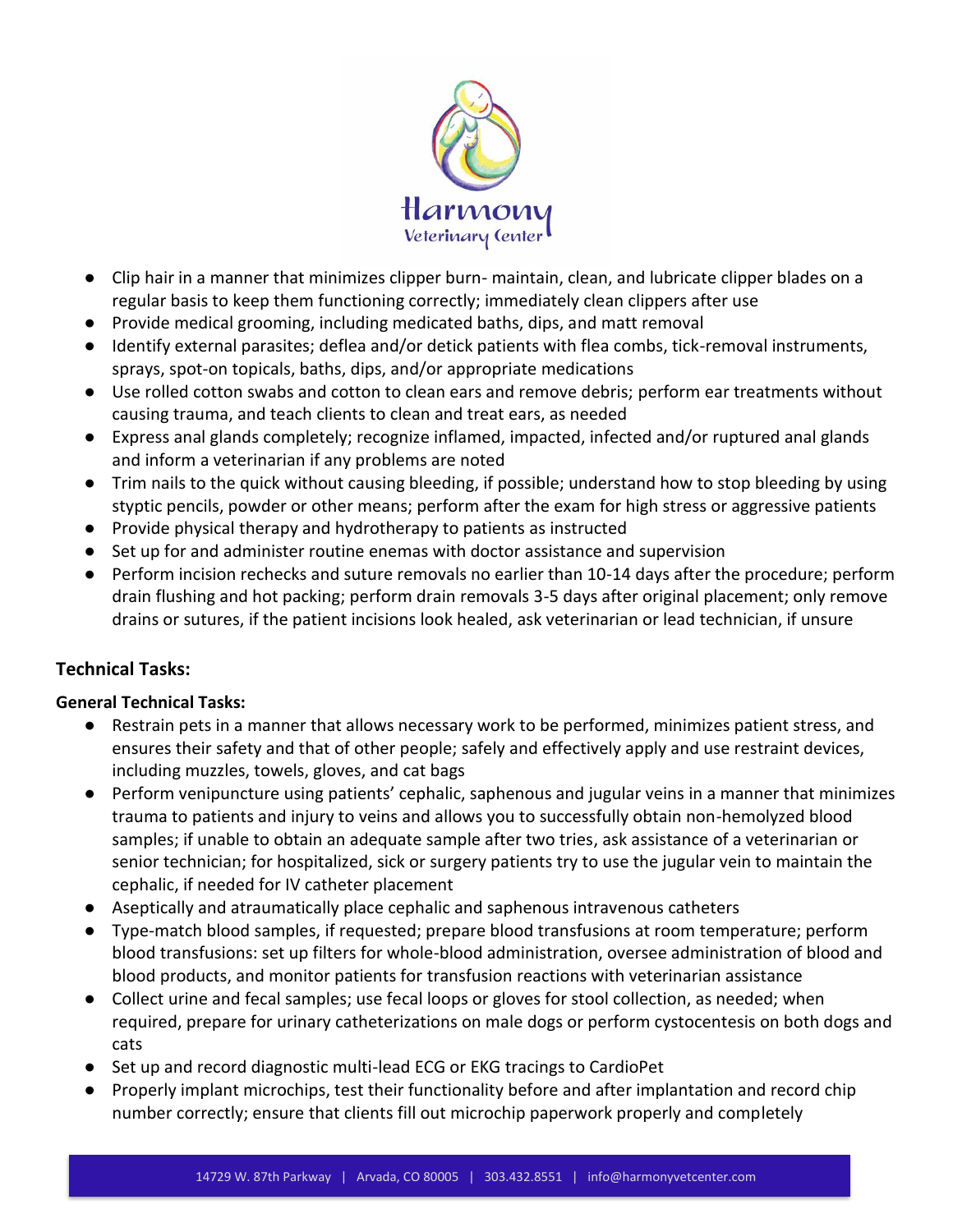

● Assist with euthanasia procedures; hold off veins and release pressure at appropriate times when catheters are not used; maintain an empathetic and respectful attitude toward client(s) and pet

### **Laboratory Tasks:**

- Understand the paperwork and procedures of outside laboratories, including Antech, Idexx, Zoetis, Colorado State University, VARL, Kansas State Rabies Laboratory, Michigan State University, etc, used by the practice; fill out the paperwork appropriately and use the correct tubes for samples
- Maintain all laboratory equipment including centrifuges, microscopes, and chemistry analyzers; utilize *Harmony Veterinary Center's Laboratory Reference and Protocol Manual*
- Maintain stains and other supplies to ensure the best results and prevent contamination of stains; replace stains when ineffective or contaminated
- Use proper stain techniques to maximize the diagnostic capability of prepared slides:
- Prepare for fine needle aspirates and stain them as requested by the responsible veterinarian
- Obtain vaginal swabs, stain them and microscopically examine them- recognize components; obtain vaginal cultures, if needed
- Obtain fecal swabs, stain them and microscopically examine them- recognize components; obtain fecal cultures, if needed
- obtain fecal samples, set up centrifuge fecal floatation and microscopically examine them- recognize intestinal parasites and protozoa
- Obtain fecal samples, set up direct fecal smear and microscopically examine them- recognize intestinal parasites and protozoa
- Obtain ear swabs, stain them and microscopically examine them- recognize epithelial cells, yeast, cocci bacteria and rod bacteria; obtain ear cultures, if needed; always indicate whether right or left ear
- Obtain skin swabs, stain them and microscopically examine them- recognize components; obtain skin cultures, if needed
- Obtain skin samples using scotch tape, stain them and microscopically examine- recognize components
- Obtain blood samples and perform blood smears with properly feathered edges to ensure accurate interpretation; evaluate blood smears to accurately assess platelet numbers, red and white cell morphology, and differential white counts; recognize blood pathogens and microfilaria
- Perform (CBCs) complete blood counts, differentials, manual platelet counts
- Perform hematocrit and using the refractometer, the total protein levels of serum
- Evaluate bleeding and/or clotting times
- Perform urinalysis- physical exam, dipstick, specific gravity, sediment and/or cytology
- Complete routine ELISA snap tests, such as HW 3dx, feline FIV/FeLV, giardia and parvovirus tests
- Use handheld glucometers- set up, calibrate and read AlphaTrak→ and blood glucose test strips; know how to change the setting for both dogs and cats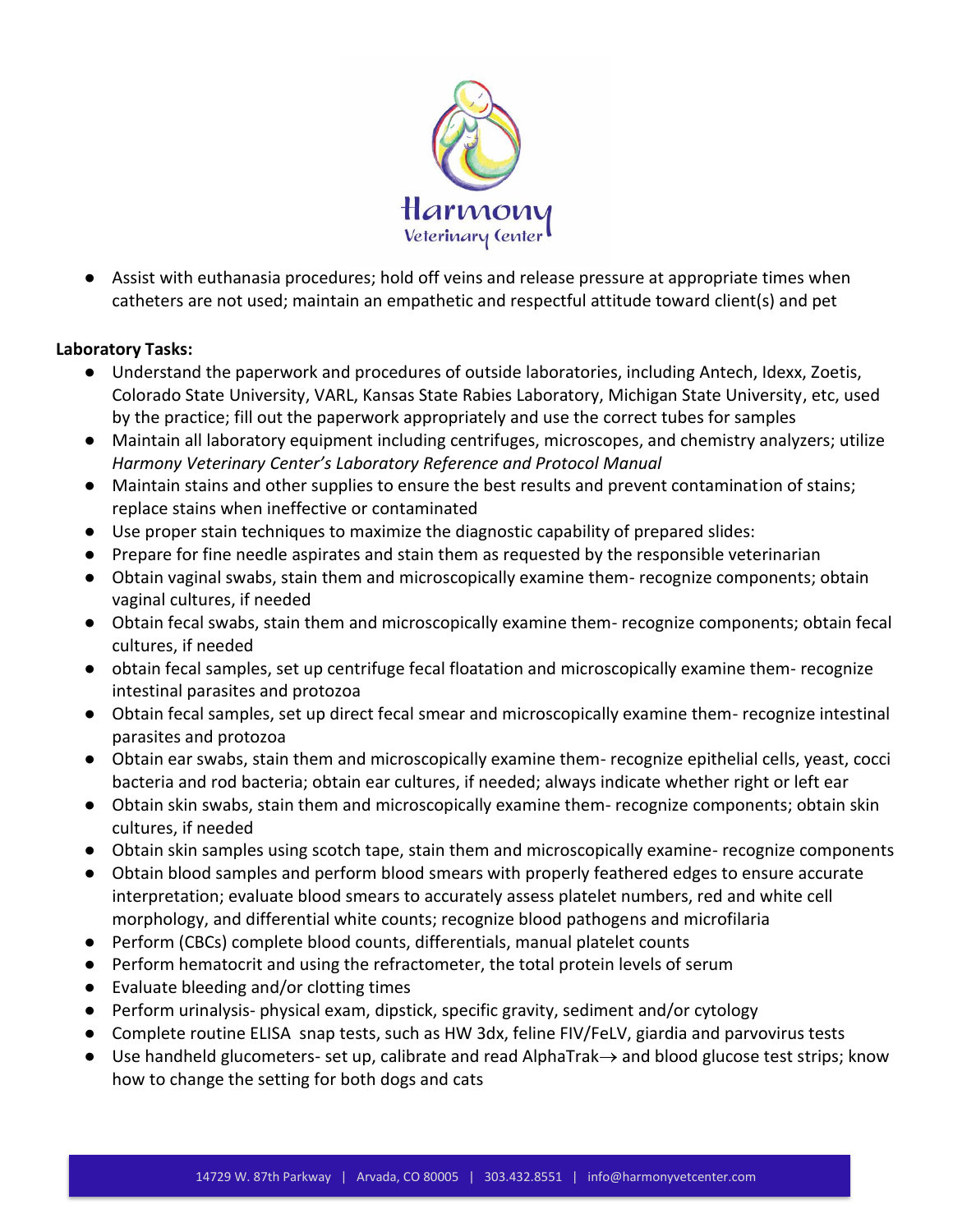

#### **Laboratory Tasks Continued:**

- Collect and prepare samples for bacterial and fungal cultures; evaluate in-house cultures such as DTMs and tritrichomonas cultures
- Perform skin scrapings; microscopically identify external mites; use dips, baths, spot-on topicals and appropriate medications as directed by responsible DVM
- Maintain quality control by running control samples and periodically testing in-house results against results from an outside laboratory

### **Radiology Tasks:**

- Maintain radiographic, developing, and shielding equipment to maximize patients' and employees' safety; record maintenance data per OSHA standards and state laws
- Maintain a radiograph log book that complies with AAHA standards and/or state laws
- Ensure that x-rays show dates and the practice's, clients', and patients' names, and that these are impregnated on the radiograph film as required by state boards or standards of veterinary practice
- Understand radiology software, computer and digital radiograph machine and use appropriately
- Know how to use the radiograph computer database, including how to find and finalize radiographs; know how to email radiographs to a specialist
- Understand the radiograph filing system; properly label and file films from patient's records from previous veterinary facilities
- Minimize radiation hazards; use protective equipment and wear exposure badges during radiographic exposures for both body and dental; adjust machine settings to correct technique failures
- Develop, use, adjust, and maintain a radiograph technique chart that minimizes waste caused by erroneous exposures; consistently use right and left markers
- Properly measure patients for effective translation to radiograph machine settings
- Know how to perform radiographic contrast studies, such as barium swallows, upper and lower contrast studies of the gastrointestinal system
- Position patients to obtain diagnostic-quality radiographs of skeletal anatomy, internal organs, superficial lesions, or extremities
- Position patients to obtain diagnostic-quality radiographs and the dental arcade and jaw

### **Emergency Care Tasks:**

- Provide basic life support, including CPR, airway maintenance, and oxygen therapy
- Provide fluid and pharmacologic therapy under veterinary supervision
- know where to find the emergency drug kit located in the treatment area; make sure products have not expired and understand the basic uses for these drugs
- Know where to find the Fire Extinguishers, Eye Rinse, Emergency Alarms, Self Aid Kit, OSHA Spill Kit, MSDS Sheets, *Harmony Veterinary Center's OSHA Book*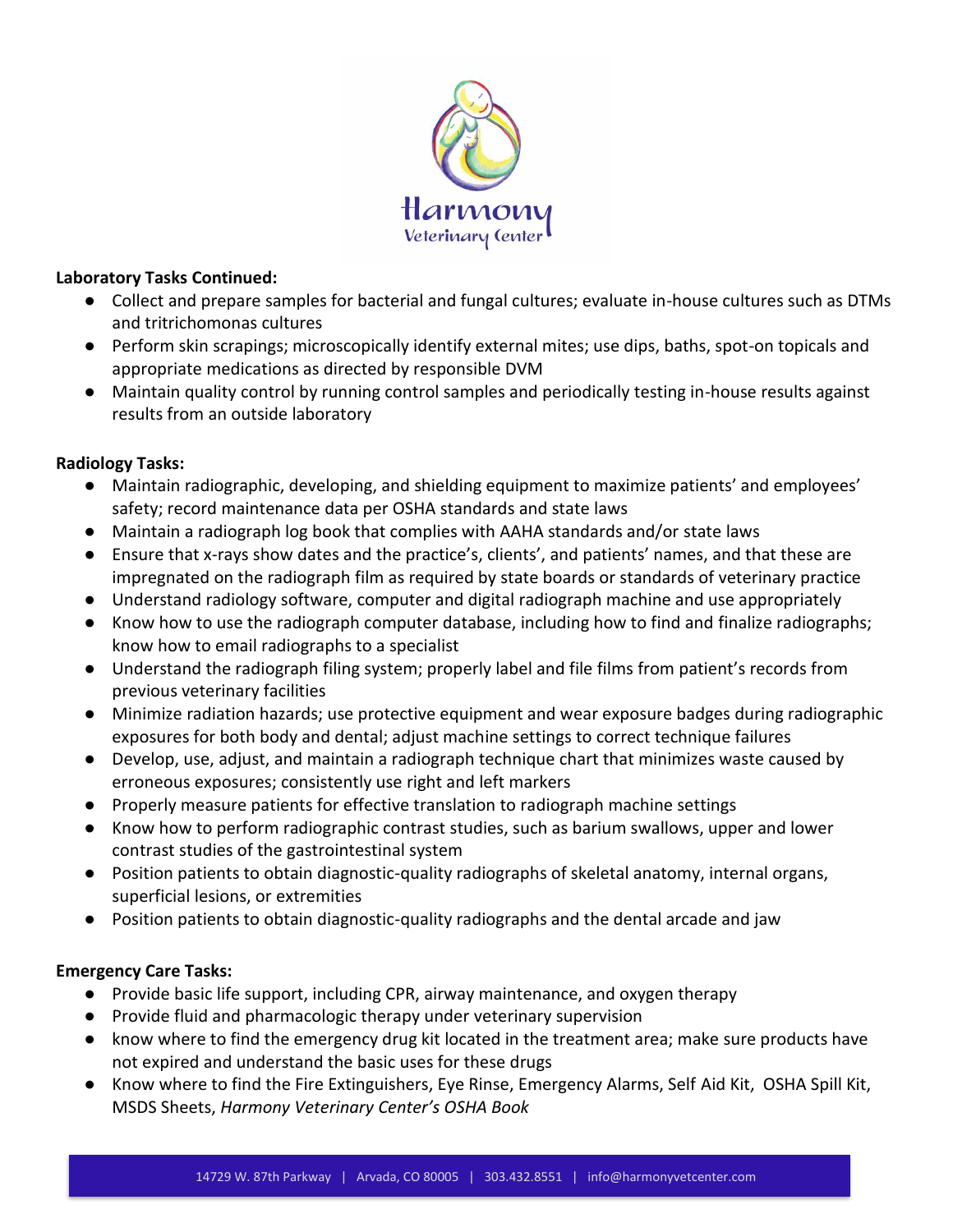

- Know and understand *Harmony Veterinary Center's Emergency Evacuation Plan*
- Apply temporary bandages and/or splints; control bleeding with pressure wraps and/or tourniquets
- Provide cooling baths and/or enemas for heatstroke patients under veterinary supervision

### **Anesthetic Tasks:**

- Be sufficiently familiar with the anesthetic machines to operate, maintain, and troubleshoot themroutinely check soda-lime, maintenance team will record dates of soda-lime changes on the machines; check anesthetic hoses for leaks and internal contaminants; ensure that the anesthetic scavenging system is functional and pressure check the anesthesia machines; ensure that the scavenger unit for anesthetic waste gases and that the oxygen is turned on at the beginning of the day and off at the end of the day
- Understand the differences between closed- and open-circuit administration of anesthetic agents, adjustments needed for oxygen flow rates, and anesthetic percentages used; understand the alarm on the anesthetic system and how to properly use the pop-off valve
- Regularly check the level of inhalant anesthetic in vaporizers; add anesthetic, as needed
- Check pressures in oxygen tanks regularly and replace tanks at appropriate times; check regularly for leaks in oxygen hoses and couplings
- Connect oxygen tanks to anesthetic machines without damaging gaskets; maintain spare gaskets and replace them if they are damaged
- Test endotracheal tubes at the time of cleaning and before using-check for mucous plugs, tears, holes and leaks; make sure the cuffs are patent and in working order and replace them if needed
- Understand the various anesthetic agents used for different patients; be able to administer preanesthetic drugs to surgical patients as directed; record times of administration
- Pre-oxygenate surgical patients that are at particular risk for oxygen deprivation as directed by the responsible veterinarian
- Administer SQ, IM, IV and inhalation anesthetic agents safely under the direction of the responsible veterinarian
- Estimate endotracheal tube diameters for patients; safely intubate and ensure proper fit under doctor discretion; use a laryngoscope or other light source, as needed
- Know the volume of air that should be used to inflate various-sized cuffs to pressure levels that prevent leakage without traumatizing the patient's trachea
- Check patients for proper respiratory function during intubation to ensure that tubes are in the trachea and not in the esophagus
- Monitor surgical patients by tracking anesthetic depths using the palpebral, toe pinch, and corneal reflexes to assess and maintain necessary surgical planes; heart rates; respiratory rates; temperatures; pulse oximetry, Et Co2, blood pressure and ECGs during anesthetic procedures
- Understand operate all anesthetic monitors and the importance of their use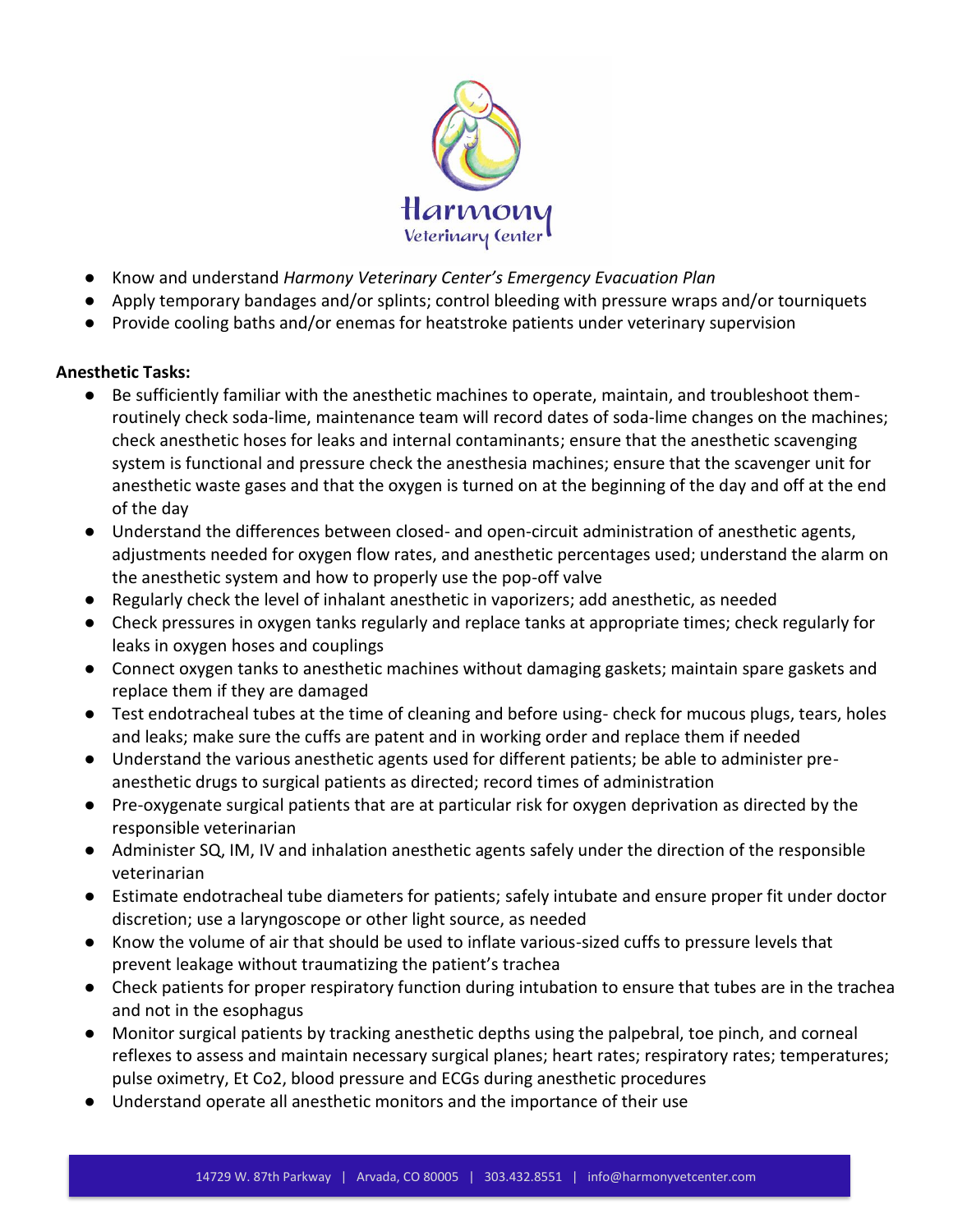

● Adjust gas anesthesia for each patient to safely maintain proper surgical planes; administer additional injectable anesthetics within safety guidelines as needed to maintain desired surgical depths

### **Surgical Tasks:**

- Maintain surgery logs with the date the procedure was performed; patients' names; procedures performed; types and amounts of pre-anesthetic and anesthetic agents; surgical times and doctors and assisting technicians' names
- Maintain controlled-substance logs with date the drug was used; patients' names; types and amounts of drugs used; amounts of drugs remaining and doctors and assisting technicians' names; keep controlled drugs secured to meet Drug Enforcement Agency and state board specifications
- Update patient records with drugs administered, procedures performed, and patient status during surgeries and recoveries
- Understand aseptic principles and apply them to surgical patients, surgical instruments, surgical equipment, and the surgery suite
- Know the names of instruments, how to wrap surgical packs and where they are stored
- Prepare the surgery suite for incoming patients, including the set up of equipment, surgical packs and personal protective equipment (such as gowns, gloves, masks and caps), at the end of the day to be ready for the next day's surgeries
- Prepare patients for surgery- clip surgical fields with square margins whenever possible; minimize tissue trauma; properly scrub and prepare the surgical field; maintain clean fields when moving patients; properly position, align and tie-in patients for surgery; express bladder, if needed
- Use circulating warm-water blankets and/or hot air blankets to maintain the body temperatures surgical patients while under and recovering from anesthesia
- Assist surgeons with aseptic gowning and gloving
- Properly scrub hands and arms for surgical cleanliness and aseptically gown and glove yourself when called to assist with or "scrub into" a surgical procedure
- Anticipate surgeons' needs for assistance, instruments and patient monitoring, and treatments
- Monitor patients' recoveries; protect patients from aspiration and hypothermia; deflate cuffs and remove endotracheal tubes as soon as gag reflexes return and they swallow
- Stimulate and care for puppies and kittens removed by cesarean section; know how to maintain breathing as directed by the responsible veterinarian

### **Dental Tasks:**

- Recognize significant dental and gum disease, record it in patient records as a dental grade of 0, 1, 2, 3, or 4, and bring it to the attention of the pet owner and doctor
- Know the names of surgical and dental instruments and their storage locations